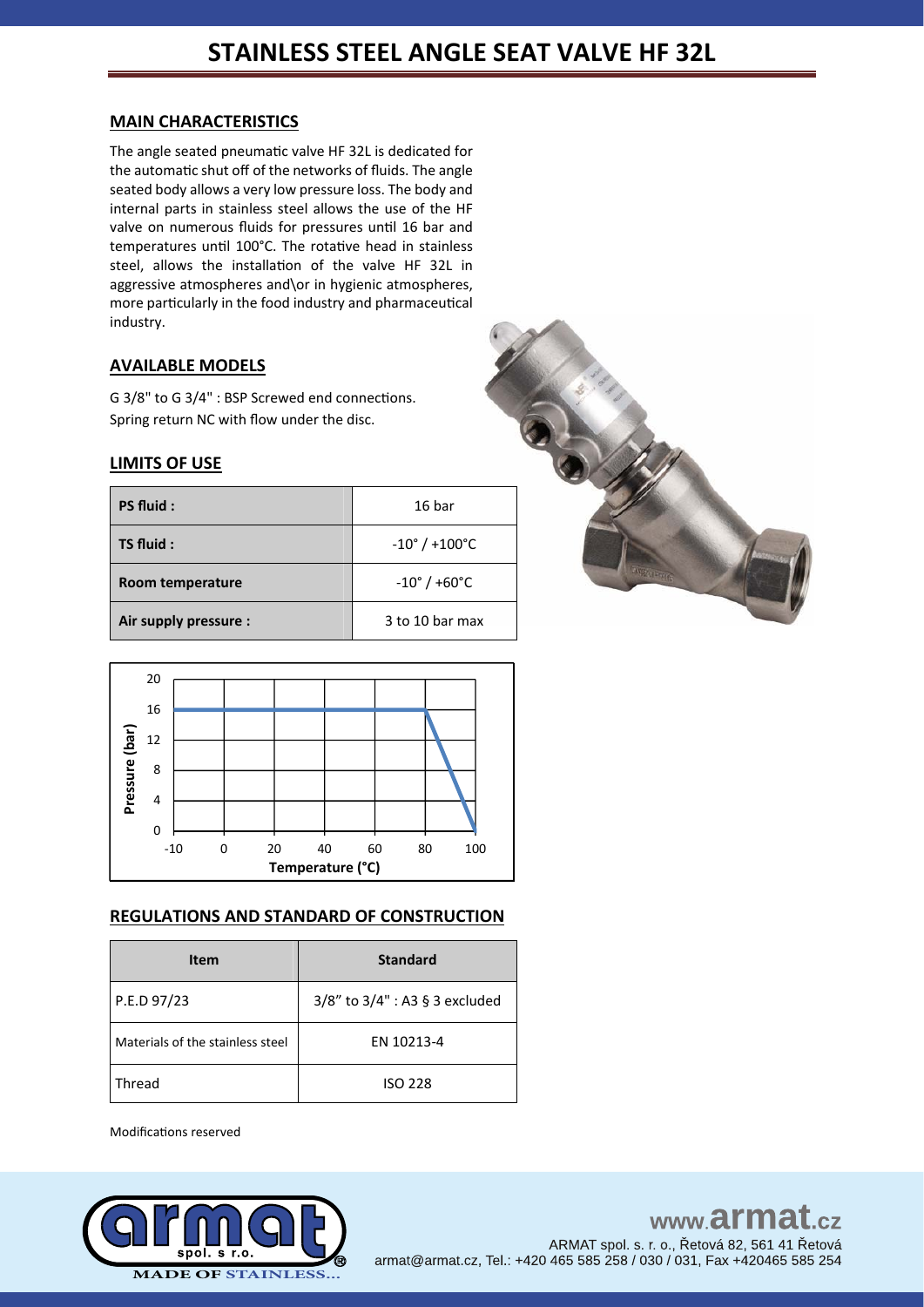# **STAINLESS STEEL ANGLE SEAT VALVE HF 32L**

| DN(G)  | ø Head | B  | R  | G1     | H  | LA | L1 | LB   |      |
|--------|--------|----|----|--------|----|----|----|------|------|
| G 3/8" | 32     | 40 | 27 | G 1/8" | 90 | 90 | 74 | 25,5 | 10   |
| G 1/2" | 32     | 40 | 27 | G 1/8" | 90 | 90 | 74 | 25,5 | 11,5 |
| G 3/4" | 32     | 40 | 27 | G 1/8" | 90 | 90 | 84 | 29   | 14   |

## **DIMENSIONS (mm) AND CONNECTIONS**



![](_page_1_Figure_4.jpeg)

# **HYDRAULIC CHARACTERISTICS**

| <b>DN</b> | Port (mm) | Kv<br>$(m^3/h)$ | Max diff.<br>pressure (bar) | Min air supply<br>pressure (bar) |
|-----------|-----------|-----------------|-----------------------------|----------------------------------|
| G3/8"     | 13        | 4,7             |                             |                                  |
| G 1/2"    | 13        | 4,7             |                             |                                  |
| G 3/4"    | 15        | 5,4             |                             |                                  |

![](_page_1_Figure_7.jpeg)

Modifications reserved

![](_page_1_Picture_9.jpeg)

air flow Г

www.armat.cz ARMAT spol. s. r. o., Řetová 82, 561 41 Řetová armat@armat.cz, Tel.: +420 465 585 258 / 030 / 031, Fax +420465 585 254